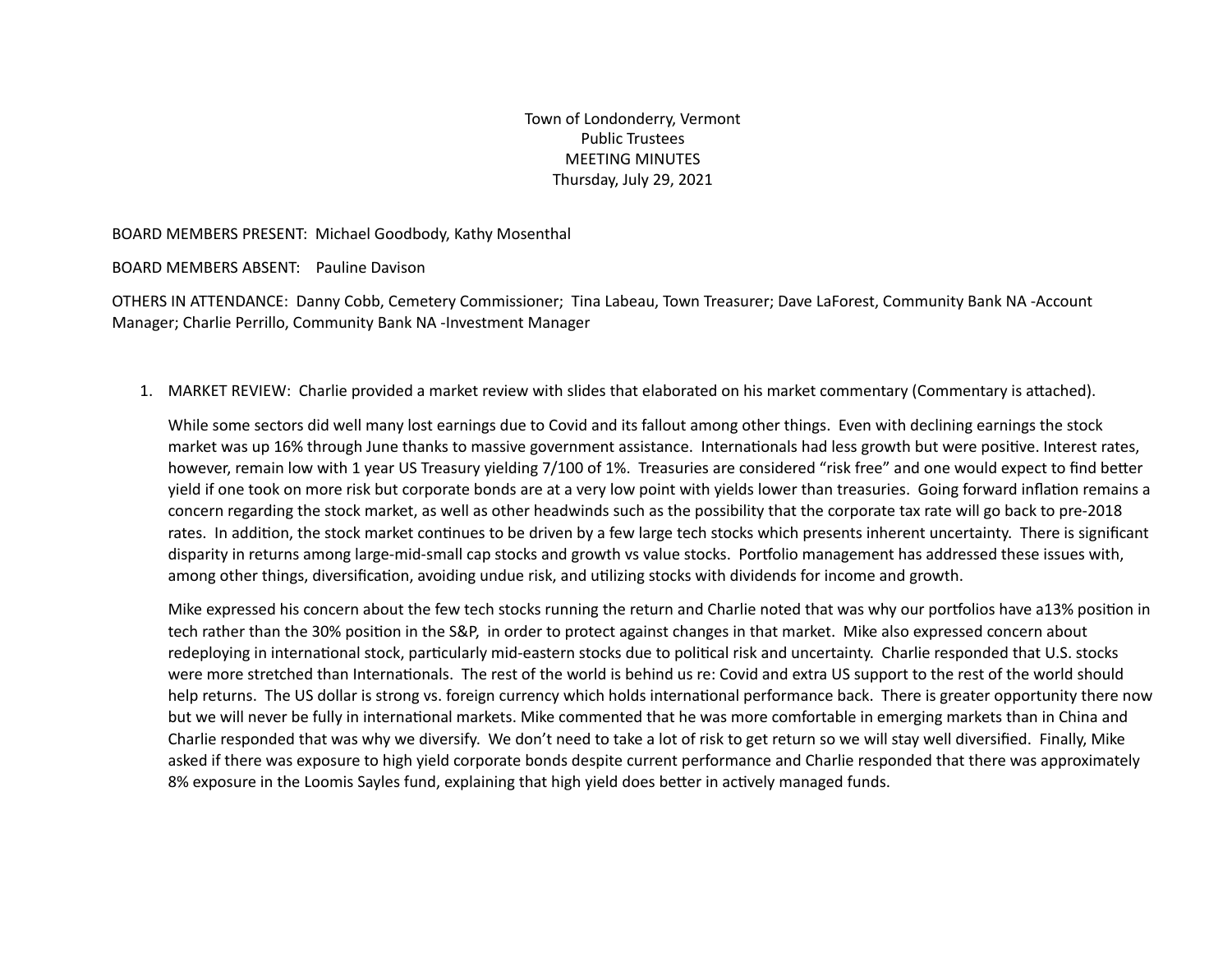- 2. PERFORMANCE: As of 6/30/21 the balance of Public Trustee Funds was \$6,843,578.81 with an estimated annual yield of 2.07%. The return net of fees through the same date was 8.07% and since inception was 6.80%. As of 6/30/21 the balance of the Cemetery Funds was \$1,895,692.59, which amount does not include outstanding loans of \$64,000 for the salt shed and loader. Return net of fees through the same date was 6.74% and since inception 6.52%. The reason for the disparity in performance between the two funds is the large accumulation of income cash in the Cemetery fund (10.59% of the fund).
- 3. ACCUMULATION OF INCOME IN THE CEMETERY FUND: By law the Cemetery Commission is restricted to spending only income from the Cemetery Fund and it has not needed to for a while so the income cash has been accumulating. Because the Commission has sufficient funds to operate in its checking account and no projects are planned for the near future, Danny Cobb, Cemetery Commissioner and Tina Labeau, Town Treasurer approved reinvestment of the income cash in order to increase yield.
- 4. STATUS OF OUTSTANDING LOANS TO TOWN FROM CEMETERY FUND: The original loan for the salt shed and loader was

\$210,000 and the interest rate for repayment 2%. The Loader loan is paid in full and 2 payments totaling \$64,000 remain on the salt shed.

5. OTHER BUSINESS: Peter Isakson, former member of the Library Board, was unable to attend the meeting but submitted written questions to the Trustees which he asked to be addressed in the Minutes.

YEAR END SUMMARIES? Yearend summaries are included in the Town Report every year. In addition an annual statement is issued and submitted to the town along with the monthly statements and can be reviewed at the Town Offices.

MINUTES AND STATEMENTS ON LINE? Minutes and Statements are submitted to the Town and available at the Town Offices. The Trustees don't know if the reports are also on line but the Town Clerk can provide that information.

WHY ARE VARIOUS GIFTS TO TOWN CO-MINGLED? While beneficiaries vary, all of the funds are Trustee Funds. Beneficiaries receive the income from their established allocation of the trustee fund. The trustees have determined that maintaining the funds together is more efficient and cost effective than having many separate funds, and therefore, more beneficial.

DISCUSSION OF INVESTMENT GOALS WITH THE LIBRARY BOARD? The gift to the library was income from an amount of money left to the Town. The library has no interest in the principal left to the Town, only the income it produces. The Trustees, therefore, take steps to maximize the income that can be distributed to the library while at the same time diversifying the portfolio to preserve and grow the principal in order to continue generating income in perpetuity.

WHY ARE THE FUNDS WITH A SMALL BANK THAT CHARGES HIGH FEES? Because of the large balance of the Trustee and Cemetery Funds, the Trustees determined that it was prudent to turn the investment responsibility to professional portfolio managers. Local Vermont banks were preferred and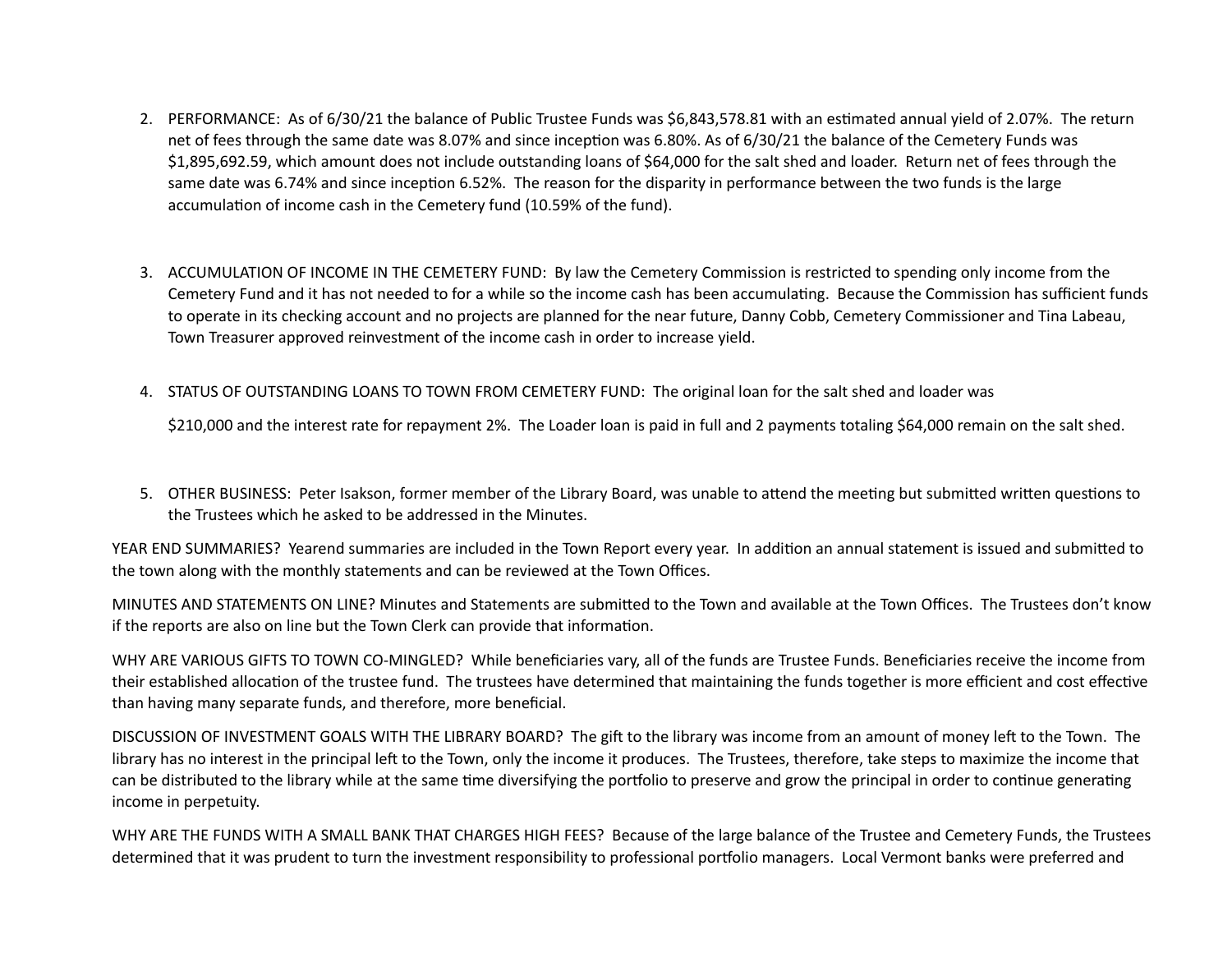RFPs were sent out to Merchants Bank (now Community Bank NA) and Chittenden Bank (now Peoples United Bank). An RFP was also sent to Fidelity. After review and interviews with the various participants, Merchants Bank was chosen. In 2017 Merchants merged with Community Bank NA. Community Bank has over \$3 billion under management and 9 investment officers. The fee charged for investment services as well as administra\ve support including meetings, reports, statements, advice is 0.4% and has remained constant. The fee is taken 50% from income and 50% from principal as required by trust law. Very large investment companies charge comparable funds for investment services only, administrative support costs more. There are no internal expenses for individual securities in our portfolios and the funds are "no-load". While index funds are utilized within the Trustee and Cemetery Fund portfolios, a portfolio made up entirely of index funds is inappropriate given the investment restrictions on Cemetery and Public Trustee funds imposed by Vermont law. The Trustees and Town Treasurer expressed their continued satisfaction of the investment services provided.

DOES INCOME INCLUDE CAPITAL GAIN? Income does not include capital gain pursuant to trust law. At one time the Trustees obtained a legal opinion about whether it could include gains in income to distribute to the various beneficiaries but the opinion said that it could not. The new Vermont Trust Code allows conversion of a trust to a unitrust, which would allow distributions of 3% to 5% under certain conditions. The Trust Code specifically excludes Public Trustee Funds and Cemetery Funds, but given the low income environment the Trustees will research the possibility of unitrust conversion under trust law.

WHY DOES IT APPEAR THAT DISTRIBUTIONS LESS THAN ACTUAL INCOME EARNED IS DISTRIBUTED? 100% of net income is distributed to beneficiaries each year. Sometimes it doesn't coincide with the total income earned as of 12/31 of a given year because income may be calculated on a date prior to 12/31. For example, the distributions to widows were timed to arrive for Christmas so income might be established on 12/20. Income earned between 12/20 and 12/31 would be added to the next year's distribution. Given the low income environment the Trustees have at times waited until later in the month to accumulate as much as possible. The Trustees will discuss whether it is easiest to simply use 12/31 each year and distribute the income a little later.

6. NEXT MEETING: Tentatively scheduled for Thursday, December 2, 2021 at the Town Offices. If circumstances dictate that we meet remotely rather than in person, people having difficulty getting on-line could contact David LaForest at [david.laforest@cbna.com](mailto:david.laforest@cbna.com) to arrange a test attendance prior to the meeting date. A meeting notice with an agenda will be posted with the Town.

Londonderry Trustees,

Kathy Mosenthal

Michael Goodbody

Pauline Davison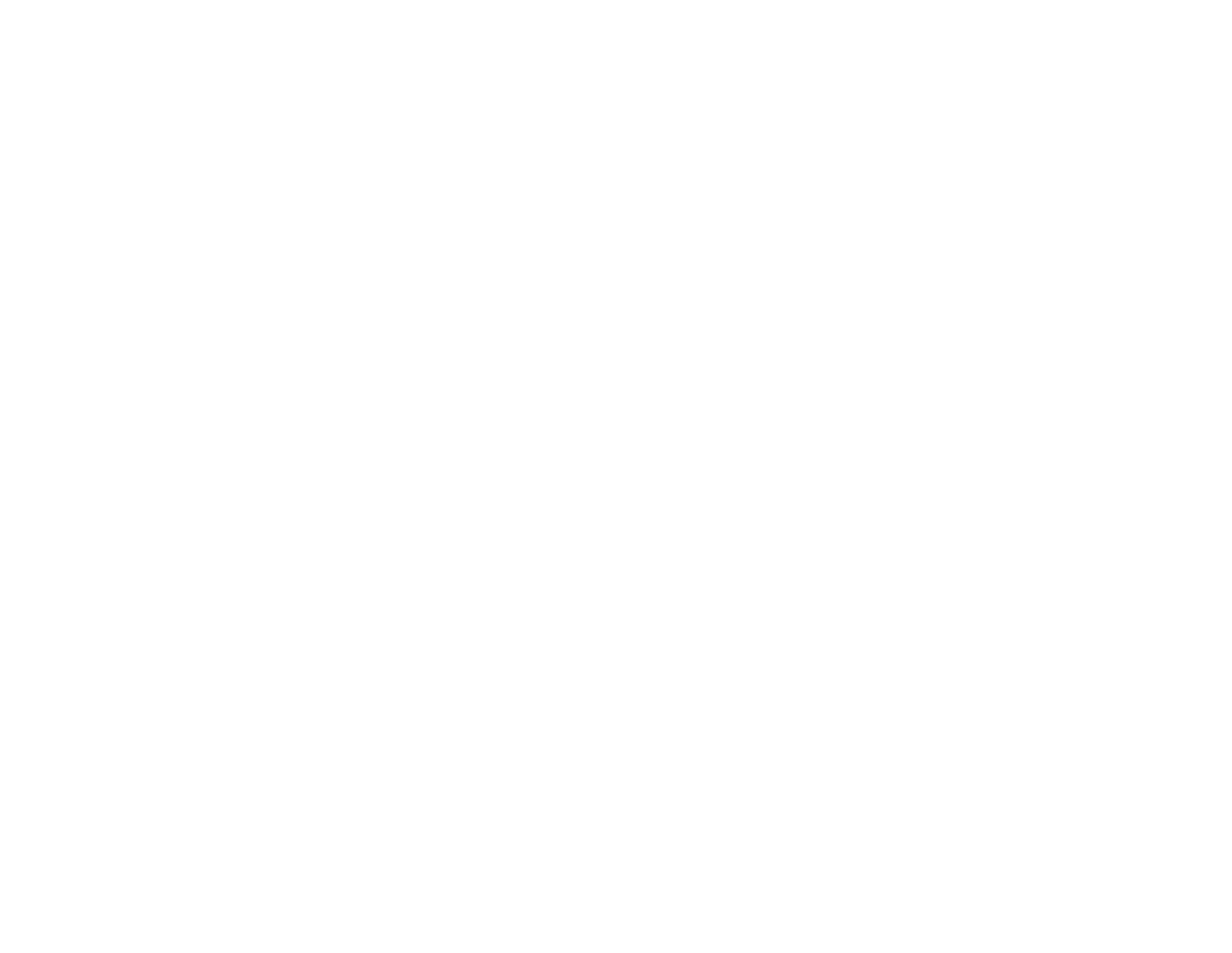

**Londonderry Trustees** Londonderry Trustees of **Public Funds' Accounts** 

Account Review Meeting

July 29, 2021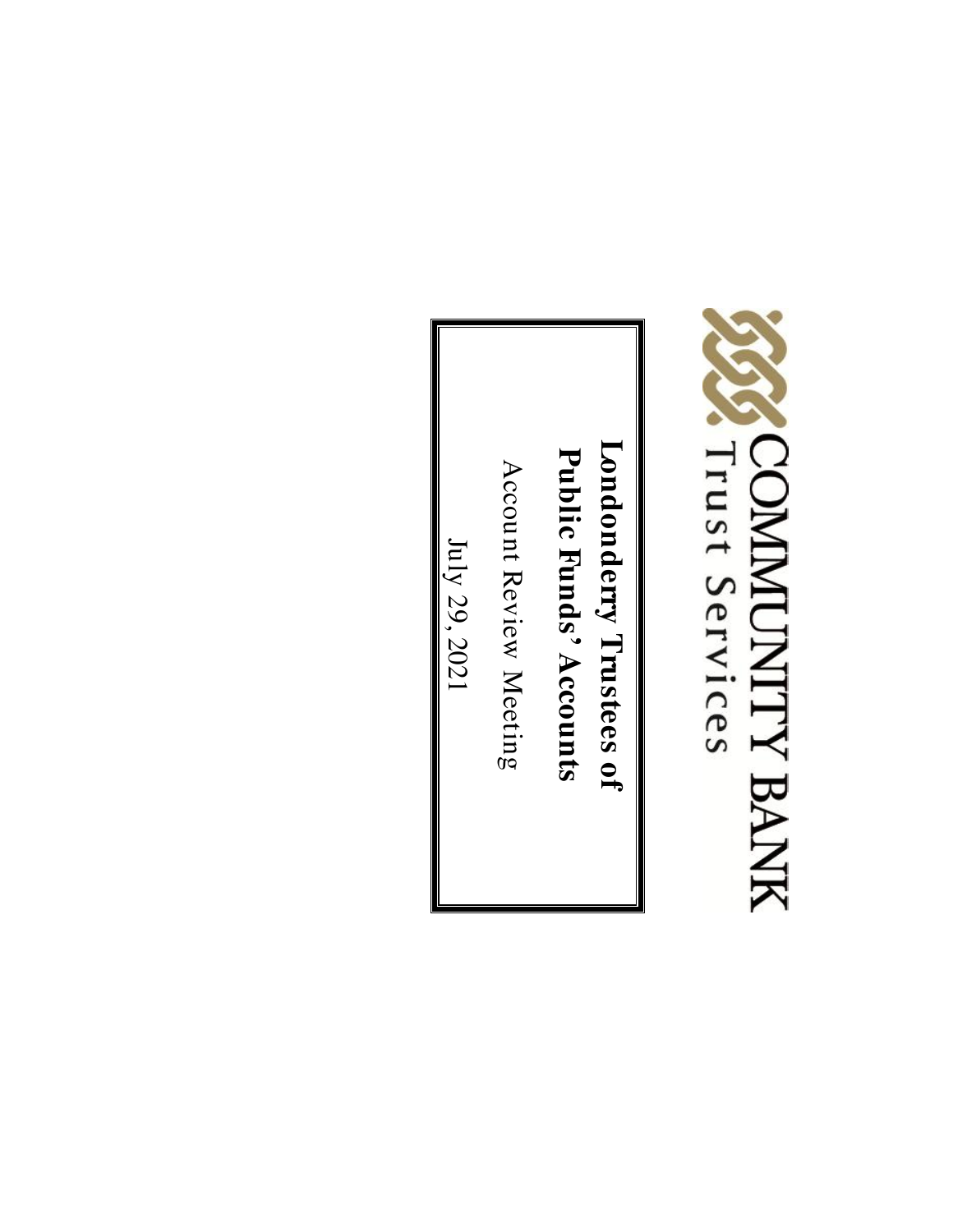#### Agenda

#### Londonderry Public Trustees Account Review 10:00 AM, Thursday July 29 via Webex

- 1. Market Review
- 2. Performance
- 3. Accumulation of income in Cemetery Fund
- 4. Statusof Outstanding Loans to Town from Cemetery Fund
- 5. Other Business
- 6. Next Meeting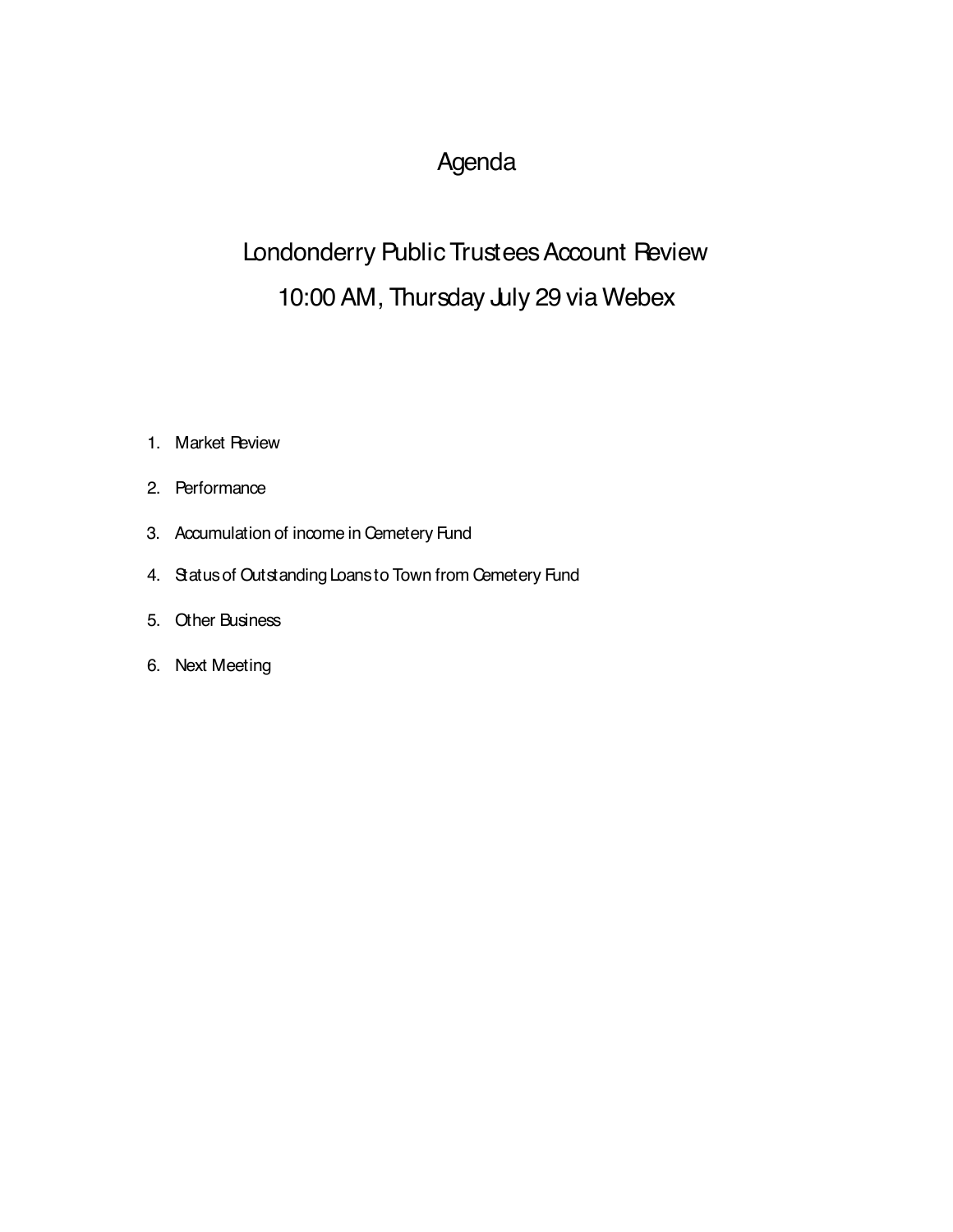## **COMMUNITY BANK**

### **Market Commentary**

#### **2ND QUARTER 2021**

**Equity markets continued their strong run in the second quarter, shrugging off concerns over mounting inflation pressures, as investor confidence was bolstered by a re-opened U.S. economy and continued assurance from the Fed that monetary policy will remain accommodative for the foreseeable future.** 

| <b>Benchmark</b>          | Q <sub>2</sub> | YTD    | 1 Year |
|---------------------------|----------------|--------|--------|
| <b>S&amp;P 500 Index</b>  | 8.55%          | 15.25% | 40.80% |
| S&P Mid Cap 400           | 3.64%          | 17.60% | 53.22% |
| Russell 2000              | 4.30%          | 17.53% | 62.01% |
| <b>MSCI EAFE</b>          | 5.17%          | 8.83%  | 32.35% |
| <b>MSCI Emerging Mkts</b> | 5.05%          | 7.45%  | 40.91% |

**Once again all core equity benchmarks posted positive returns as a global economic rebound continues to advance at a better than anticipated pace.** 

**Progress on the vaccination front, a sharp downturn in COVID cases and a nearly full re-opening of the U.S. economy**  have boosted our spirits right in time to enjoy this summer. Not surprisingly, the rebound in economic activity has been strong. The Federal Reserve raised its projection for full year GDP from 6.5% to 7%. Signs of progress (and **remaining challenges) are evident in a wide array of economic data.** 

**June's Institute of Supply Management (ISM) manufacturing purchasing managers' index (PMI) reading of 60.6**  continued to indicate strong growth although that was slightly lower than May's 38 year high of 61.2. It marks the **thirteenth consecutive month of growth (expansion is indicated above 50).** 

The ISM services PMI is also exhibiting strength at 60.1 albeit at its slowest pace in 4 months, and down from May's **record 64.0 level.** 

The University of Michigan consumer sentiment survey for June came in at 86.4, better than the consensus call of 84.4 **and up from 82.9 for May.** 

**Although our economic recovery has been welcomed it is not without challenges. According to the ISM, companies and suppliers are struggling to meet increasing levels of demand. Manufacturing growth potential is being limited by record-long lead times, wide-scale shortages of basic materials, rising commodities prices, logistics and transport issues, and worker shortages. These supply chain disruptions are intersecting with the quarantined driven pent-up demand in an economy awash in monetary and fiscal policy stimulus. These factors are helping drive inflation concerns.** 

Does the current set of events signal the start of an extended period of rising prices or are the current inflationary pressures "transitory". This is one of the key questions on investors' minds currently. Persistent inflation has a variety of impacts including the erosion in the value of money - if you think that something you plan on buying will be more expensive in the future you might want to "stock-up" now. If everyone follows suit it becomes a self-fulfilling prophecy as demand outstrips supply which continues to force prices higher. High inflation is typically bad for stocks **also, particularly growth-oriented companies because it hinders economic growth. Typically companies that trade at**  higher valuations (i.e. - PE ratios) are most impacted. It also raises the cost to borrow which impacts things like **business investment and home buying.**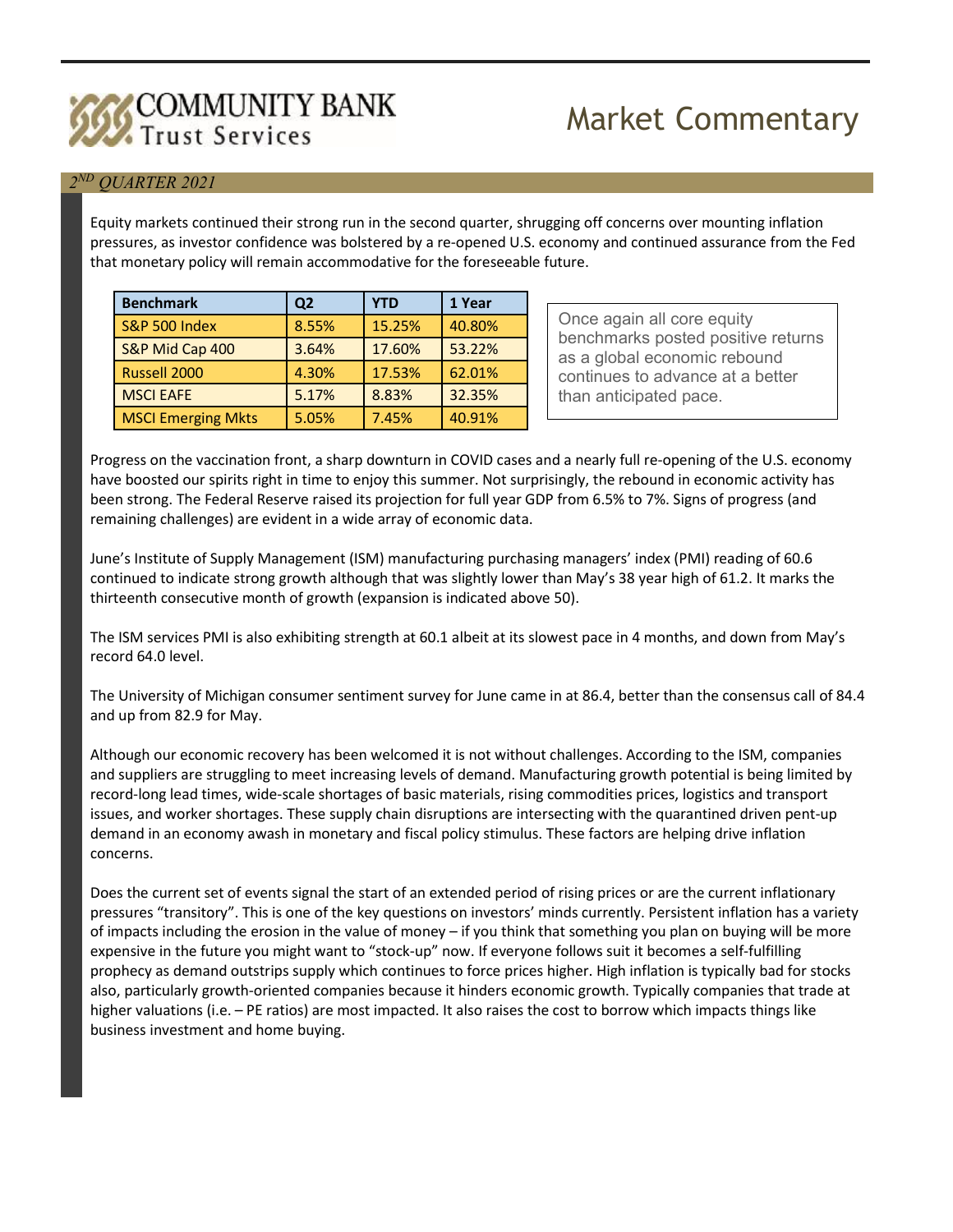#### **Transitory?**



 **Source: Bureau of Economic Analysis, Federal Reserve Bank of Cleveland** 

**To date the Federal Reserve's messaging has remained consistent. It intends to maintain current policy**  accommodation, allowing inflation to rise above its 2% target for an indeterminate period of time. The June FOMC **meeting reiterated;** 

 **The Committee seeks to achieve maximum employment and inflation at the rate of 2 percent over the longer run. With inflation running persistently below this longer-run goal, the Committee will aim to achieve inflation moderately above 2 percent for some time so that inflation averages 2 percent over time and longer-term inflation expectations remain well anchored at 2 percent. The Committee expects to maintain an accommodative stance of monetary policy until these outcomes are achieved. The Committee decided to keep**  the target range for the federal funds rate at 0 to 1/4 percent and expects it will be appropriate to maintain this  **target range until labor market conditions have reached levels consistent with the Committee's assessments of**  maximum employment and inflation has risen to 2 percent and is on track to moderately exceed 2 percent for  **some time.** 

**Nonetheless, the recent jump in the Personal Consumption Expenditures Index (PCE) has investors taking notice. In their March meeting median PCE inflation was projected to run at 2.4% for 2021. Based on updated data showing a faster pace of economic growth and growing inflationary pressures their June projection was revised upward to 3.4%.** 

June's FOMC meeting saw no change in policy but edits to the Fed's statement and small changes in the "dot-plot" **indicate that rate increase sentiment among some members is gaining momentum.** 

**The federal supplemental unemployment programs are set to expire in September which should provide a boost to businesses looking to hire workers for unfilled positions.** 

**Investors seem confident in the Fed's message that the central bank is not going to tighten its very accommodative monetary policy based on an inflation surge that seems specifically tied to the reopening process.** 

#### **Conclusion**

In today's low interest rate environment some investors are courting risk like never before. On a quest for yield some are resorting to buying bonds with very long maturities, while others are lowering their credit quality standards to try to pick up extra return. Credit spreads on corporate bonds versus U.S. Treasury issues are low, meaning that investors are not getting much incremental yield for taking on additional credit risk. While investors know that these strategies **(and others) come with additional risks the real question is whether they are being adequately compensated.**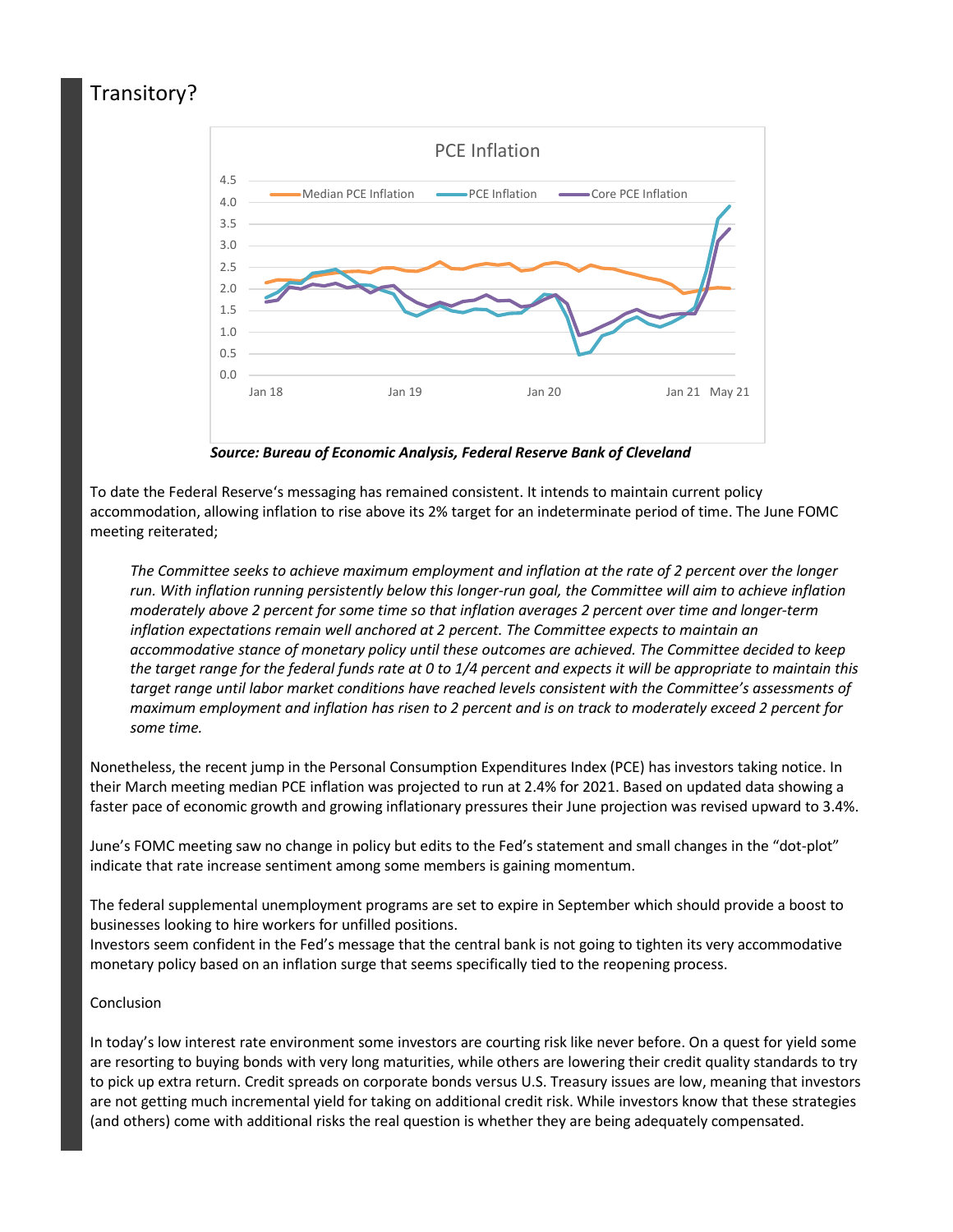**For those investors employing a "total return" spending approach the primary question is whether or not equity performance will continue to offset declining rates on fixed-income. Capturing appreciation from the equity part of**  the portfolio has helped to offset declining rates for the past two decades. However, high stock market valuations coupled with low interest rates makes this a good time to review those spending strategies. If future investment **returns are more muted spending policies should be reviewed to determine their ongoing appropriateness.** 

Fortunately, while interest rates have continued to trend lower, the growth in equities over the last two decades combined with portfolio rebalancing has enabled our client's fixed-income allocations to increase in absolute size. This **has helped to better maintain portfolio cash flow.** 

**Even with stocks strong performance we believe that there are still a variety of more reasonable risk-return trade-offs**  within equities. For example, over the past five years U.S. large-cap growth stocks have dominated returns within the S&P 500 Index. The "growth" side of the index has produced an annual return of 21.83% while the "value" side has **lagged at 12.54%.** 

|                           | <b>5Y TR%</b> | <b>10Y TR%</b> |                      | <b>5Y TR%</b> | <b>10y TR%</b> |
|---------------------------|---------------|----------------|----------------------|---------------|----------------|
| S&P 500 Growth            | 21.83%        | 17.29%         | S&P 500 Index        | 17.65%        | 14.84%         |
| S&P 500 Value             | 12.54%        | 11.85%         | <b>MSCI EAFE</b>     | 10.27%        | 5.89%          |
| Russell 2000 Growth       | 18.77%        | 13.52%         | <b>MSCI Emerging</b> | 13.04%        | 4.29%          |
| <b>Russell 2000 Value</b> | 13.62%        | 10.85%         |                      |               |                |

**As you can see in the chart above, both developed and emerging international equities have trailed domestic equities**  by a wide margin over the past decade. Europe is emerging from COVID at a slower pace and the broad economy has **not rebounded as quickly but we think that may be changing. The International Monetary Fund (IMF) projects Eurozone GDP to grow at 4.4% in 2021 and 3.8% in 2022. They forecast stronger growth in emerging/developing economies (6.7%/5.0%). Projections for stronger economic growth will continue to be tied to the success of addressing COVID-19 and its variants in both international developed and emerging markets.** 

**After gaining minimal economic traction with a negative interest rate environment, the European Council agreed last**  July to its largest ever fiscal stimulus - the \$950 Billion Next Generation EU Fund. A combination of loans and grants is scheduled to be delivered in stages over the next three years. While all EU countries will benefit to some degree, the **fund is targeted to member countries based on the extent of economic harm done by the pandemic. We believe this shot in the arm to European economies will boost their financial markets. Combined with mean reversion (underperformance here is not likely permanent) and better relative valuations, we believe an increase in our allocation to international stocks is warranted.** 

Despite all the good news we know that there are going to be times when equities sell-off. When that happens as it did last year, it makes an important difference if your fixed-income holdings do not also participate in the decline.

Although interest rates are very low we continue to be a proponent of high-quality shorter duration fixed-income, **particularly U.S. Government debt obligations. U.S. Treasuries tend to be negatively correlated with the stock market.**  When stocks are selling off these bonds are a good store of value - they hold up when you need them most. One has to look no further than the selloff that occurred in Q1 last year. When stocks were in correction mode almost every bond index also posted negative returns (some with double digit declines). U.S Treasuries were the notable exception.

Having the right allocation for your objectives as well as a flexible portfolio spending policy can make a big difference **during periods of financial market turbulence.** 

**Wishing you all a fantastic summer!** 

Charles *J. Perrillo Jr., CFP* **SVP- Chief Trust Investment Officer**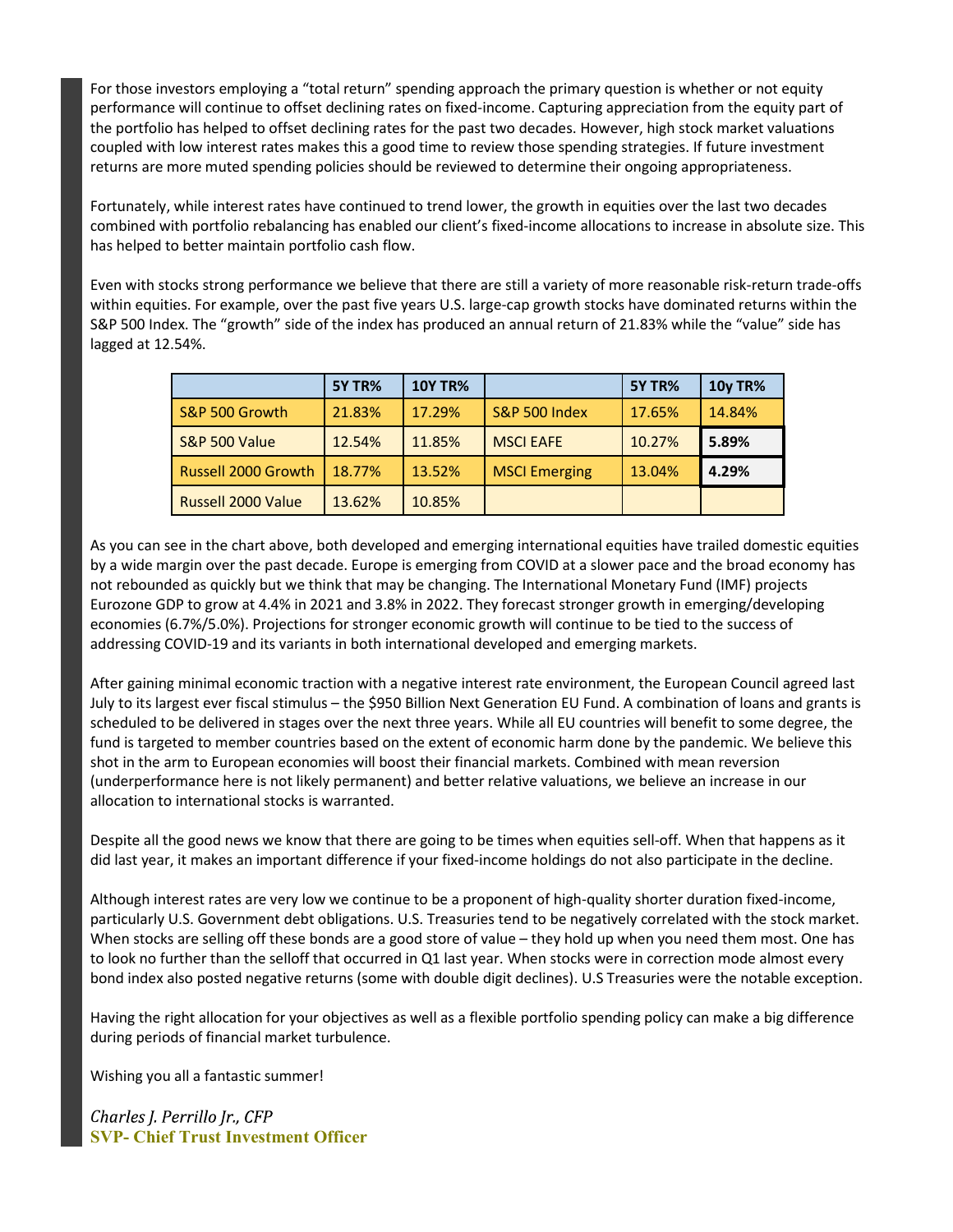|                                                                                                               | Strategic Targets:<br>Investment Objective: | Total Return since inception – October 2009 | Total Return - YTD thru 2 <sup>nd</sup> Qtr. 2021 | Market Value:<br>Estimated Annual Income:<br>Estimated Annual Yield: | ${\tt Londonty\ Trustees\ of\ Pubic\ Funds. \  Town\ of\ Londondortry\ \#2620}$ |                                   |
|---------------------------------------------------------------------------------------------------------------|---------------------------------------------|---------------------------------------------|---------------------------------------------------|----------------------------------------------------------------------|---------------------------------------------------------------------------------|-----------------------------------|
| 6.22% Money Market (includes income)<br>Allocation as of 6/30/2021:<br>35.45% Fixed Income<br>58.33% Equities | 50% Stocks/50% Bonds<br>Balanced            | $6.80\%$<br>Net of fees                     | $8.07\%$<br>Net of fees                           | $\boldsymbol{\varphi}$<br>\$6,843,578.81<br>141,681.51<br>2.07%      | ⊢                                                                               | As of 6/30/2021<br>Account Review |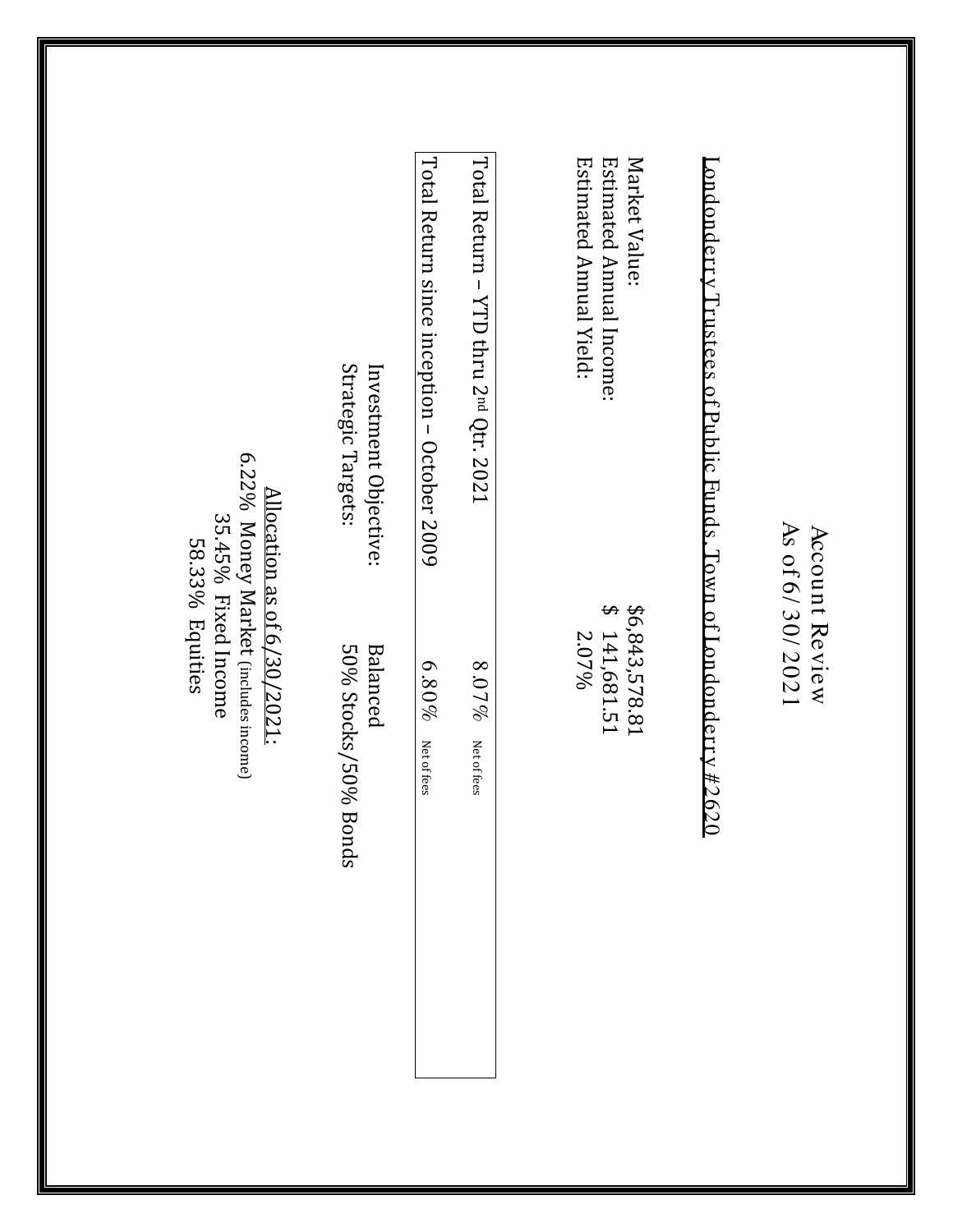TOWN OF LONDONDERRY TRUSTEES OF PUBLIC<br>Account Number: 002620









| Description                                                                            | Percent | I Month |      | <b>SIDINT Fiscal XID</b> | 1 Year        | 3 Year   |       | 5 Year Since Inception | Market Value                                           |
|----------------------------------------------------------------------------------------|---------|---------|------|--------------------------|---------------|----------|-------|------------------------|--------------------------------------------------------|
| Equivalents<br>Cash and                                                                | 6.22%   | 0.21    | 0.13 | 0.03                     | $-0.15$       | 0.88     | 0.83  | 0.43                   | 427496.80                                              |
| FTSE T-Bill 3-Mc                                                                       |         | 0.00    | 0.01 | <b>0.03</b>              | 80.0          | ر<br>پن  | 1.14  | 0.53                   |                                                        |
| Fixed Income                                                                           | 35.45%  | 0.45    | 1.34 | 0.11                     | $\frac{3}{5}$ | یب<br>∞  | 3.42  | 4.35                   | 2435792.19                                             |
| BB Inter GvVCr                                                                         |         | 0.08    | 86.0 | <b>06.0-</b>             | 610           | 4.70     | 2.63  | 3.09                   |                                                        |
| Equity                                                                                 | 58.33%  | 0.34    | 99'9 | 13.89                    | 39.22         | 12.27    | 13.16 | 9.81                   | 4008424.12                                             |
| <b>S&amp;P 500</b>                                                                     |         | 2.33    | 9.55 | 15.25                    | 40.80         | 18.68    | 17.65 | 14.99                  |                                                        |
| Fotal Fund                                                                             | %00.00% | 0.37    | 3.82 | 8.07                     | 22.30         | 8.4<br>ö | 8.13  | 6.80                   | 6,871,713.12                                           |
| Balanced Index                                                                         |         | 1.04    | 4.93 | 5.69                     | 21.45         | 10.88    | 0.6   | 7.45                   |                                                        |
| Account Performance Inception Date: 9/30/2009<br>Performance Calculations: Net Of Fees |         |         |      |                          |               |          |       |                        | Fiscal Year End: December<br>Month End Date: 6/30/2021 |

Page 1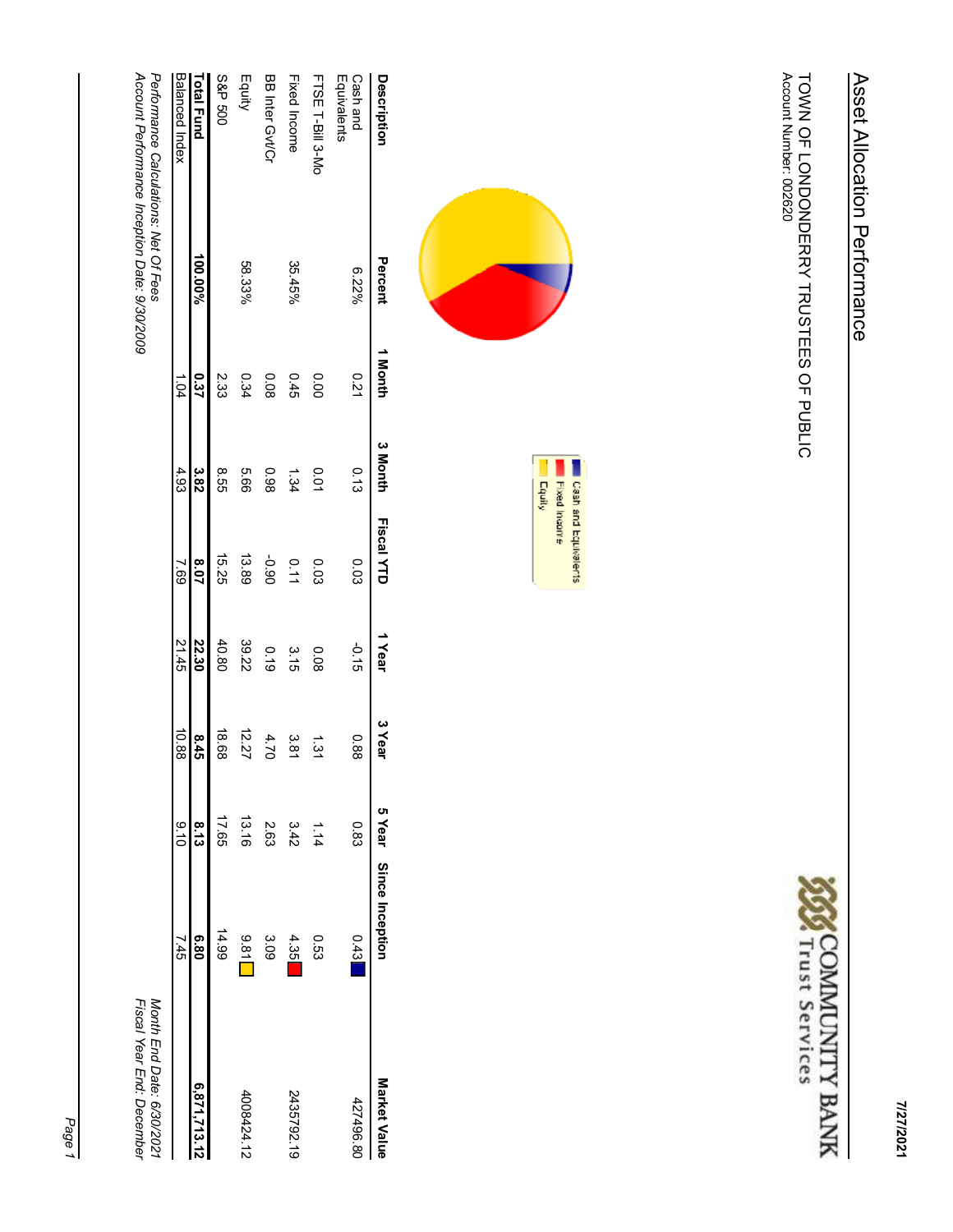# For the Account ۹ Account Number: Report Date: *TOWN OF LONDONDERRY TRUSTEES OF PUBLIC 52 00 2620 0 LA 07/26/2021 FUNDS*

*07/27/2021 12:22 PM* Previous Close Date:

*Reconstruct Account Holdings As Of 06/30/2021*

|            | 52,352.50<br>54,031.50 | 104.705<br>108.063   | 50,000.00<br>50,000.00 | 50,000.0000<br>50,000.0000 | GOLDMAN SACHS BANK<br>GOLDMAN SACHS BANK<br>3.300% 12/27/22<br>3.500% 01/02/24 | 38148P3N5<br>38148P3T2 |
|------------|------------------------|----------------------|------------------------|----------------------------|--------------------------------------------------------------------------------|------------------------|
| 27,544.00  |                        | 68.86                | 25,808.20              | 400.0000                   | GILEAD SCIENCES INC                                                            | 375558103              |
| 37,652.00  |                        | 188.26               | 31,232.72              | 200.0000                   | GENERAL DYNAMICS CORP                                                          | 369550108              |
| 25,488.00  |                        | 101.952              | 25,315.30              | 25,000.0000                | FL ST BRD ADMIN FIN CORP<br>2.154% 07/01/30                                    | 341271AF1              |
| 101,669.00 |                        | 101.669              | 99,905.00              | 100,000.0000               | FEDERAL HONE LOAN BANKS<br>2.600% 03/04/22                                     | 313378XX4              |
| 107,391.00 |                        | 107.391              | 00.00.00               | 100,000.0000               | FEDERAL HOME LOAN BANKS<br>2.750% 12/13/24                                     | 3130A3GE8              |
| 48,120.00  |                        | 96.24                | 29,683.80              | 0000009                    | EMERSON ELECTRIC CO                                                            | 291011104              |
| 30,964.00  |                        | 63.28<br>77.41       | 28,153.81              | 400.0000                   | DUPONT DE NEMOURS INC                                                          | 26614N102              |
| 63,280.00  |                        |                      | 47,671.18              | 1,000.0000                 | DOW INC                                                                        | 260557103              |
| 58,856.00  |                        | 73.57                | 59,908.40              | 0000'008                   | DOMINION ENERGY INC                                                            | 25746U109              |
| 48,762.00  |                        | 243.81               | 26,391.20              | 200.0000                   | CUMMINS INC                                                                    | 231021106              |
|            | 362,384.30             | $\ddot{\tilde{g}}$   | 362,384.30             | 362,384.3000               | CBNA DAILY TRUST SWEEP PR                                                      | 23100199P              |
| 62,951.44  |                        | $\overrightarrow{0}$ | 62,951.44              | 62,951.4400                | CBNA DAILY TRUST SWEEP INC                                                     | 231001991              |
| 27,055.00  |                        | 54.11                | 25,737.80              | 0000000                    | COCA COLA COMPANY                                                              | 191216100              |
|            | 26,500.00              | 104.74<br>53.00      | 19,707.32              | 0000000                    | CISCO SYSTEMS INC                                                              | 17275R102              |
|            | 20,948.00              |                      | 21,522.40              | 200.0000                   | <b>CHEVRON CORP</b>                                                            | 166764100              |
| 87,052.00  |                        | 217.63               | 48,685.60              | 400.0000                   | <b>CATERPILLAR INC</b>                                                         | 149123101              |
|            | 50,064.00              | 83.44                | 35,944.98              | 00000009                   | <b>CVS HEALTH CORP</b>                                                         | 126650100              |
| 66,820.00  |                        | 66.82                | 54,970.75              | 1,000.000.000              | BRISTOL MYERS SQUIBB COMPANY                                                   | 110122108              |
|            | 46,032.30              |                      | 46,386.74              | 45,000.0000                | <b>NANDULFI NANOR</b><br>2.000% 02/01/23                                       | 002399010              |
|            | 68,480.00              | 136.96<br>102.294    | 20, 123.92             | 0000.000                   | <b>APPLE INC</b>                                                               | 037833100              |
|            | 24,375.00              | 243.75               | 18,570.30              | 100.0000                   | AMGEN INC                                                                      | 031162100              |
|            | 22,089.50              | 2,441.79             | 60,037.07              | 000009                     | ALPHABET INC CLASS A                                                           | 02079K305              |
| 50,766.50  |                        | 101.533              | 50,000.00              | 50,000.0000                | ALLY BANK CD<br>3.100% 12/28/21                                                | 02007GGT4              |
| 90,112.00  |                        | 112.64               | 57,966.40              | 0000'008                   | <b>ABBVIE INC</b>                                                              | 00287Y109              |
| 57,560.00  |                        | 28.78                | 64,377.50              | 2,000.0000                 | AT&T INC                                                                       | 00206R102              |
|            | Market Value           | <b>Unit Price</b>    | Investment             | Shares / Par               | Security Name                                                                  | CUSIP                  |
|            |                        |                      |                        |                            |                                                                                |                        |

**COMMUNITY BANK NA** 3 Page of *COMMUNITY BANK NA*

Page 1 of 3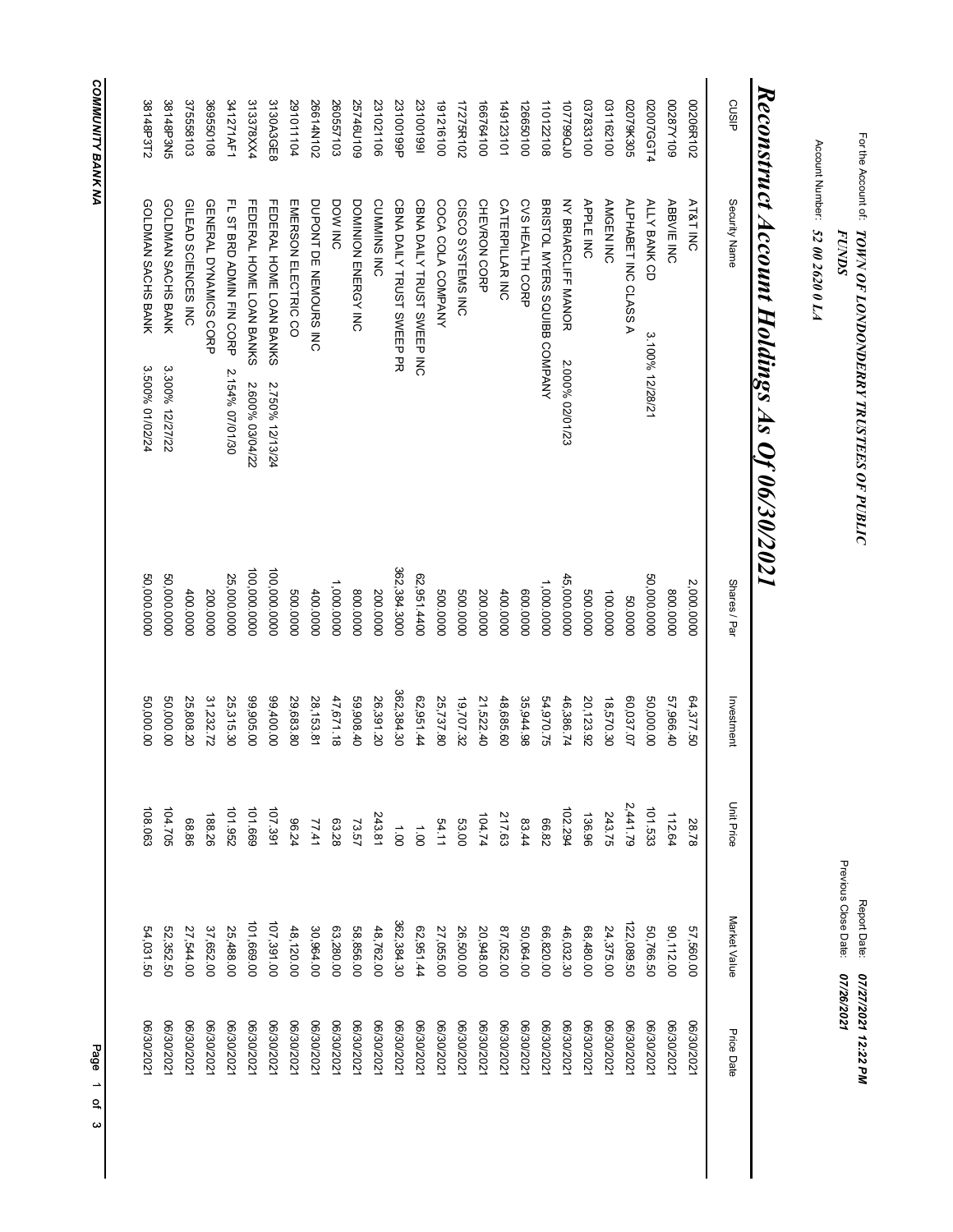# For the Account ۹ Account Number: Report Date: *TOWN OF LONDONDERRY TRUSTEES OF PUBLIC 52 00 2620 0 LA 07/26/2021 FUNDS*

*07/27/2021 12:22 PM* Previous Close Date:

## *Reconstruct Account Holdings As Of 06/30/2021*

| cusip     | Security Name                              | Shares / Par | Investment | <b>Unit Price</b> | Market Value | Price Date |
|-----------|--------------------------------------------|--------------|------------|-------------------|--------------|------------|
| 412295305 | HARDING LOEVNER EMRG MKTS                  | 1,469.5080   | 100,000.00 | 71.41             | 104,937.57   | 06/30/2021 |
| 437076102 | HOME DEPOT INC                             | 100.0000     | 16,618.23  | 318.89            | 31,889.00    | 06/30/2021 |
| 458140100 | <b>INTEL CORP</b>                          | 0000'008     | 37,298.00  | 56.14             | 44,912.00    | 06/30/2021 |
| 459200101 | INTL BUSINESS MACHINES CORP                | 400.0000     | 47,901.80  | 146.59            | 58,636.00    | 06/30/2021 |
| 464287457 | ISHARES 1-3 YR TREASURY BOND               | 1,600.0000   | 137,996.50 | 86.16             | 137,856.00   | 06/30/2021 |
| 46432F842 | ISHARES CORE MSCI EAFE ETF                 | 1,200.0000   | 53,050.69  | 74.86             | 89,832.00    | 06/30/2021 |
| 46625H100 | JPMORGAN CHASE & CO                        | 0000.000     | 60,217.64  | 155.54            | 93,324.00    | 06/30/2021 |
| 478160104 | NOSNHOL & NOSNHOL                          | 150.0000     | 19,075.40  |                   | 24,711.00    | 06/30/2021 |
| 543495840 | LOOMIS SAYLES BOND INSTL                   | 21,124.7510  | 309,488.07 | 164.74<br>13.75   | 290,465.33   | 06/30/2021 |
| 594918104 | MICROSOFT CORP                             | 100.0000     | 15,574.31  | 270.90            | 27,090.00    | 06/30/2021 |
| 654106103 | <b>NIKE INC CLASS B</b>                    | 250.0000     | 17,213.20  | 154.49            | 38,622.50    | 06/30/2021 |
| 670346105 | NUCOR CORP                                 | 0000008      | 38,246.90  | 95.93             | 76,744.00    | 06/30/2021 |
| 677522T61 | OH STATE<br>2.150% 05/01/26                | 25,000.0000  | 24,937.50  | 105.593           | 26,398.25    | 06/30/2021 |
| 901616189 | OMNICOM GROUP INC                          | 0000.000     | 38,281.31  | 79.99             | 39,995.00    | 06/30/2021 |
| 684515RH4 | FL ORANGE CO<br>2.600% 01/01/30            | 25,000.0000  | 25,000.00  | 103.371           | 25,842.75    | 06/30/2021 |
| 9MNZ14150 | CT OXFORD<br>2.350% 08/01/27               | 25,000.0000  | 24,943.75  | 626'001           | 25,244.75    | 06/30/2021 |
| 69351T106 | PPL CORP                                   | 1,000.000.0  | 29,629.00  | 27.97             | 27,970.00    | 06/30/2021 |
| 709235G66 | PA PENNSYLVANIA STATE UNIV 2.650% 09/01/28 | 25,000.0000  | 25,000.00  | 106.88<br>148.17  | 26,720.00    | 06/30/2021 |
| 713448108 | PEPSICO INC                                | 200.0000     | 22,262.68  |                   | 29,634.00    | 06/30/2021 |
| 717081103 | PFIZER INC                                 | 1,000.0000   | 36,022.56  | 39.16             | 39,160.00    | 06/30/2021 |
| 742935489 | OSTERWEIS STRATEGIC INCOME                 | 25,187.1530  | 299,456.36 | 11.57             | 291,415.36   | 06/30/2021 |
| 747525103 | QUALCOMM INC                               | 0000.000     | 36,184.50  | 142.93            | 71,465.00    | 06/30/2021 |
| 76222FDJ4 | RI INFRASTRUCTURE BANK REV 2.700% 10/01/28 | 25,000.0000  | 25,000.00  | 108.295           | 27,073.75    | 06/30/2021 |
| 882508104 | <b>TEXAS INSTRUMENTS INC</b>               | 300.0000     | 27,220.76  | 192.30            | 57,690.00    | 06/30/2021 |
| 101X62988 | <b>SM COMPANY</b>                          | 150.0000     | 28,391.96  | 198.63            | 29,794.50    | 06/30/2021 |
| 60991460  | <b>TORONTO DOMINION BANK</b>               | 500.0000     | 25,144.50  | 70.05             | 35,025.00    | 06/30/2021 |
| 89832Q109 | TRUIST FINANCIAL CORP                      | 1,000.0000   | 44,692.40  | 55.50             | 55,500.00    | 06/30/2021 |

**COMMUNITY BANK NA** 3 Page of *COMMUNITY BANK NA*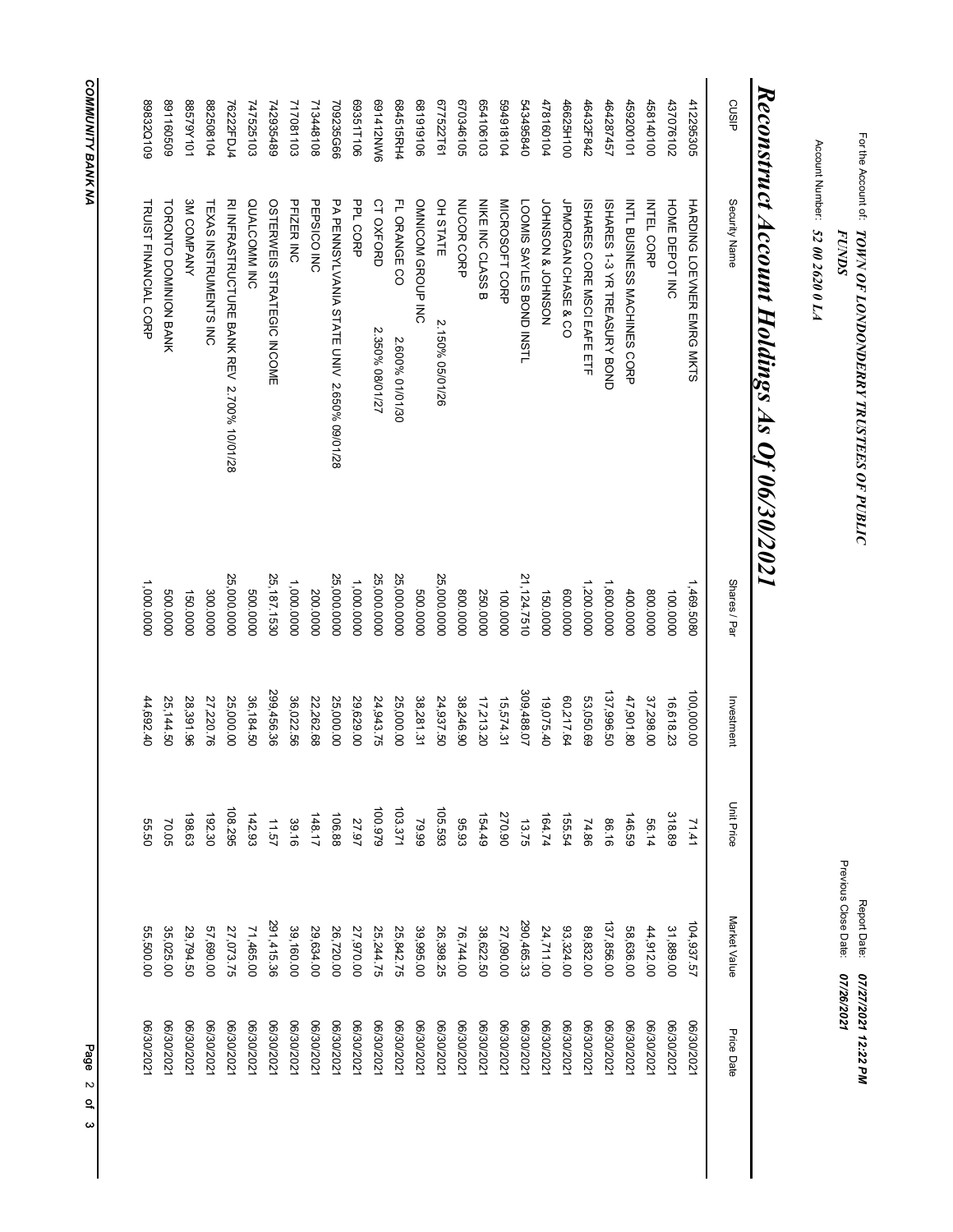For the Account ۹ Account Number: Report Date: *TOWN OF LONDONDERRY TRUSTEES OF PUBLIC 52 00 2620 0 LA 07/26/2021 FUNDS*

*07/27/2021 12:22 PM* Previous Close Date:

## *Reconstruct Account Holdings As Of 06/30/2021*

|            | 6,843,578.81 |            | 5,253,213.65 |                | TOTAL                                                 |                  |
|------------|--------------|------------|--------------|----------------|-------------------------------------------------------|------------------|
|            | 0.00         |            | 000          |                | Principal Cash                                        |                  |
|            | 215.00       |            | 215.00       |                | Income Cash                                           |                  |
|            | 6,843,363.8  |            | 5,252,998.65 | 1,327,845.1740 | Total Securities                                      |                  |
| 06/30/202  | 56,030.00    | 56.03      | 58,543.00    | 1,000.0000     | VERIZON COMMUNICATIONS                                | <b>92343V104</b> |
| 06/30/202  | 602,603.15   | 108.49     | 224,149.52   | 5,554.4580     | VANGUARD TOTAL STOCK MKT ADM                          | 822908728        |
| 06/30/202  | 272,815.65   | 107.94     | 178,515.46   | 2,527.4750     | VANGUARD SMALL CAP INDEX ADM                          | 922908686        |
| 06/30/202  | 199,616.87   | 53.63      | 101,320.71   | 3,722.1120     | VANGUARD VALUE INDEX TO ADA                           | 822908678        |
| 06/30/202  | 316,241.66   | 147.48     | 81,253.91    | 2,144.3020     | VANGUARD GROWTH INDEX FD ADM                          | 099806226        |
| 06/30/202  | 299,970.79   | 45.10      | 211,299.68   | 6,651.2370     | VANGUARD EMERGING MARKETS<br>STOCK INDX<br>STOCK      | 122042841        |
| 06/30/202  | 421,434.18   | 96'01      | 410,703.16   | 38,452.0240    | VANGUARD SHORT TERM<br>INVESTMENT GRADE ADM           | 922031836        |
| 06/30/202  | 49,350.04    | 10.63      | 49,971.22    | 4,642.5250     | VANGUARD GANA FUND AD                                 | 922031794        |
| 06/30/202  | 50,389.64    | 28.45      | 50,000.00    | 1,771.1650     | VANGUARD INFLATION PROT ADM                           | 222031737        |
| 06/30/202  | 434,818.28   | 11.31      | 417,697.44   | 38,445.4710    | VANGUARD TOTAL BOND MKT<br>VANGUARD TOTAL<br>BOND NAT | 271937603        |
| 06/30/202  | 282,528.00   | 35.24      | 184,328.40   | 8,017.2530     | VANGUARD TOTAL INTL STOCK INDEX FD ADM                | 818606126        |
| 06/30/2021 | 24,881.75    | 29.527     | 24,937.50    | 25,000.0000    | UNITED STATES TREASURY NOTE 0.500% 03/31/25           | 912828ZF0        |
| 06/30/202  | 52,967.00    | 105.934    | 49,725.00    | 50,000.0000    | UNITED STATES TREASURY NOTE 2.500% 05/15/24           | 912828WJ5        |
| 06/30/202  | 103,984.00   | 103.984    | 00.760.00    | 100,000.0000   | UNITED STATES TREASURY NOTE 2.500% 03/31/23           | 9128284D9        |
| 06/30/2021 | 28,485.00    | 56.97      | 23,109.50    | 500.0000       | <b>US BANCORP</b>                                     | 902973304        |
|            |              |            |              |                |                                                       |                  |
| Price Date | Market Value | Unit Price | Investment   | Shares / Par   | Security Name                                         | CUSIP            |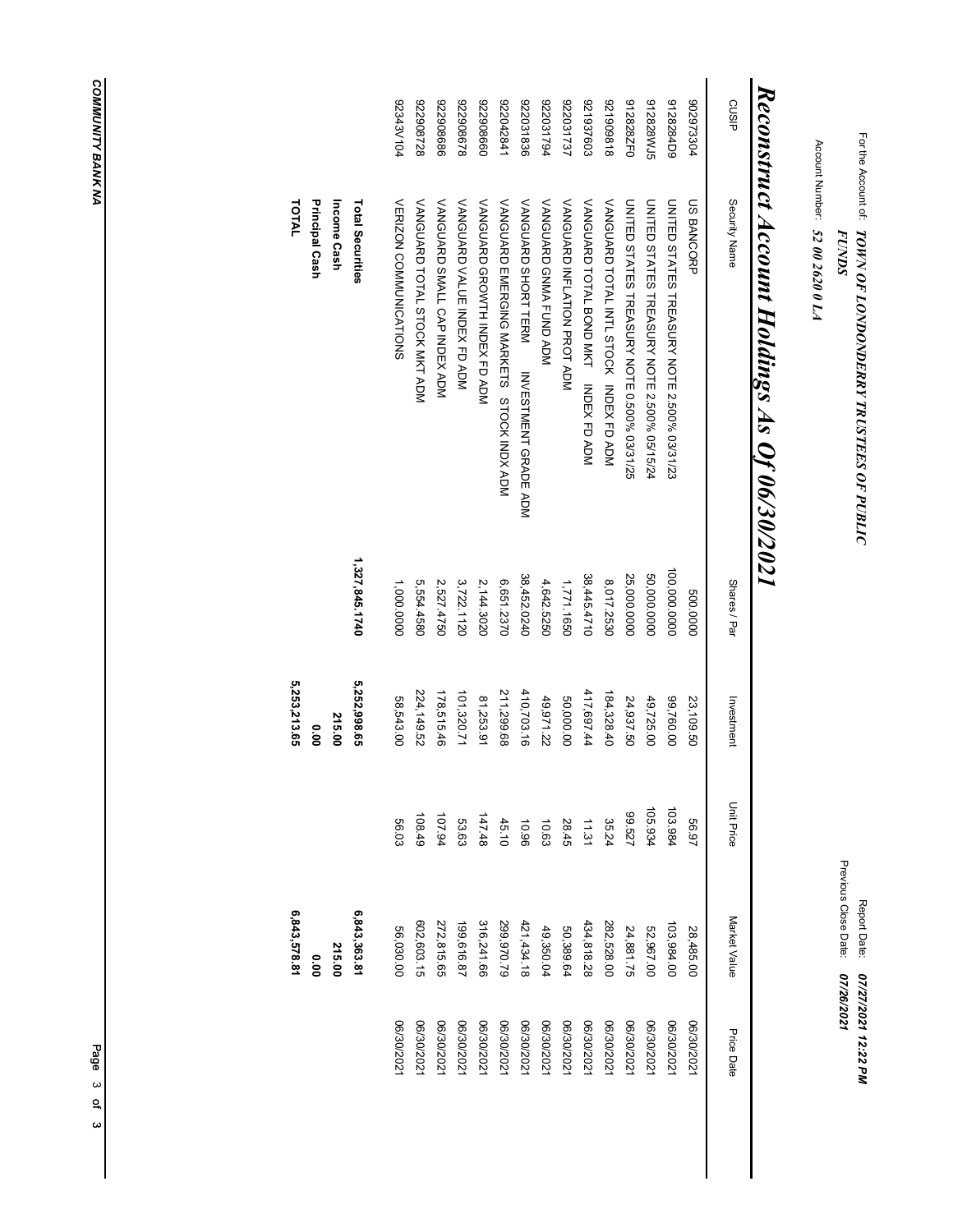| $\Delta$ Loader loan is paid in full, 2 payments remain on salt shed.                          |                                                                                     |                                      | Strategic Targets:<br>Investment Objective: | Lotal Return since inception October 2009 | Total Return - YTD thru 2 <sup>nd</sup> Qtr. 2021 | Market Value:<br>Estimated Annual Yield:<br>Estimated Annual Income:<br><u>ondonderry Trustees of Public Funds, Cemetery Funds #2621</u> |                                   |
|------------------------------------------------------------------------------------------------|-------------------------------------------------------------------------------------|--------------------------------------|---------------------------------------------|-------------------------------------------|---------------------------------------------------|------------------------------------------------------------------------------------------------------------------------------------------|-----------------------------------|
| * Reduced by loans of \$64,000 outstanding (originally \$210,000 – salt shed and loader) at 2% | 10.59% Money Markets (includes income)<br>$40.63\%$ Fixed Income<br>48.78% Equities | <u>Current Allocation 6/30/2021:</u> | 50% Stocks/50% Fixed<br>Balanced<br>Income  | $6.52\%$<br>Net of fees                   | $6.74\%$<br>Net of fees                           | $$1,895,692.59*$<br>34,541.86<br>1.82%                                                                                                   | As of 6/30/2021<br>Account Review |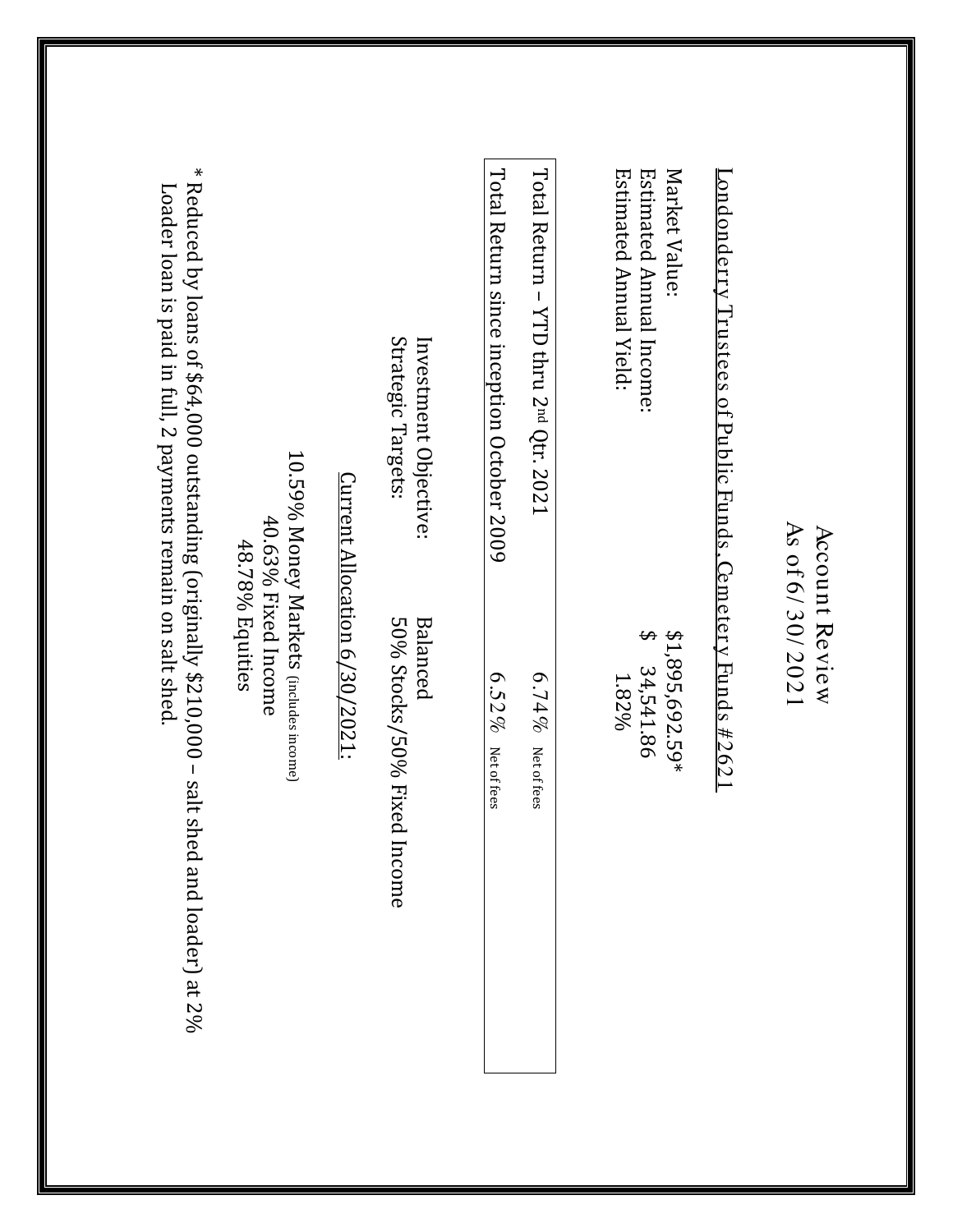LONDONDERRY TRUSTEES OF PUBLIC FUNDS,<br>Account Number: 002621







| Percent                               | 1 Month | 3 Month                                       |         | 1 Year     | 3 Year      |       |               | Market Value                                           |
|---------------------------------------|---------|-----------------------------------------------|---------|------------|-------------|-------|---------------|--------------------------------------------------------|
| 10.59%                                | 0.21    | 0.15                                          | 0.06    | $-0.13$    | 0.89        | 28.0  | 0.43          | 200894.29                                              |
|                                       | 0.00    | 0.01                                          | 0.03    | 0.08       | ر<br>بنا    | 1.14  | <b>C53</b>    |                                                        |
| 40.62%                                | 0.37    | 1.14                                          | 0.22    | 2.79       | 3.87        | 3.50  | 4.39          | 770340.41                                              |
|                                       | 0.08    | 86.0                                          | $-0.90$ | 0.19       | 4.70        | 2.63  | 3.09          |                                                        |
| 48.78%                                | 72      | 5.86                                          | 14.71   | 41.95      | 10.98       | 12.45 | <b>956</b>    | 925138.40                                              |
|                                       | 2.33    | 9.55                                          | 15.25   | 40.80      | 18.68       | 17.65 | 14.99         |                                                        |
| 0.00%                                 | УŃ      | ŠХ                                            | ŠХ      | УŃ         | <b>NA</b>   | ŠХ    | $\frac{1}{2}$ | i<br>S                                                 |
| 100.00%                               | 0.31    | 3.28                                          | 6.74    | 18.15      | <b>6.61</b> | 7.17  | <b>6.52</b>   | 1,896,374.10                                           |
|                                       | 0.88    | 4.22                                          | 6.14    | 16.54      | 930         | 8.27  | 7.21          |                                                        |
| Performance Calculations: Net Of Fees |         |                                               |         |            |             |       |               | Month End Date: 6/30/2021<br>Fiscal Year End: December |
|                                       |         | Account Performance Inception Date: 9/30/2009 |         | Fiscal YTD |             |       |               | 5 Year Since Inception                                 |

Page 1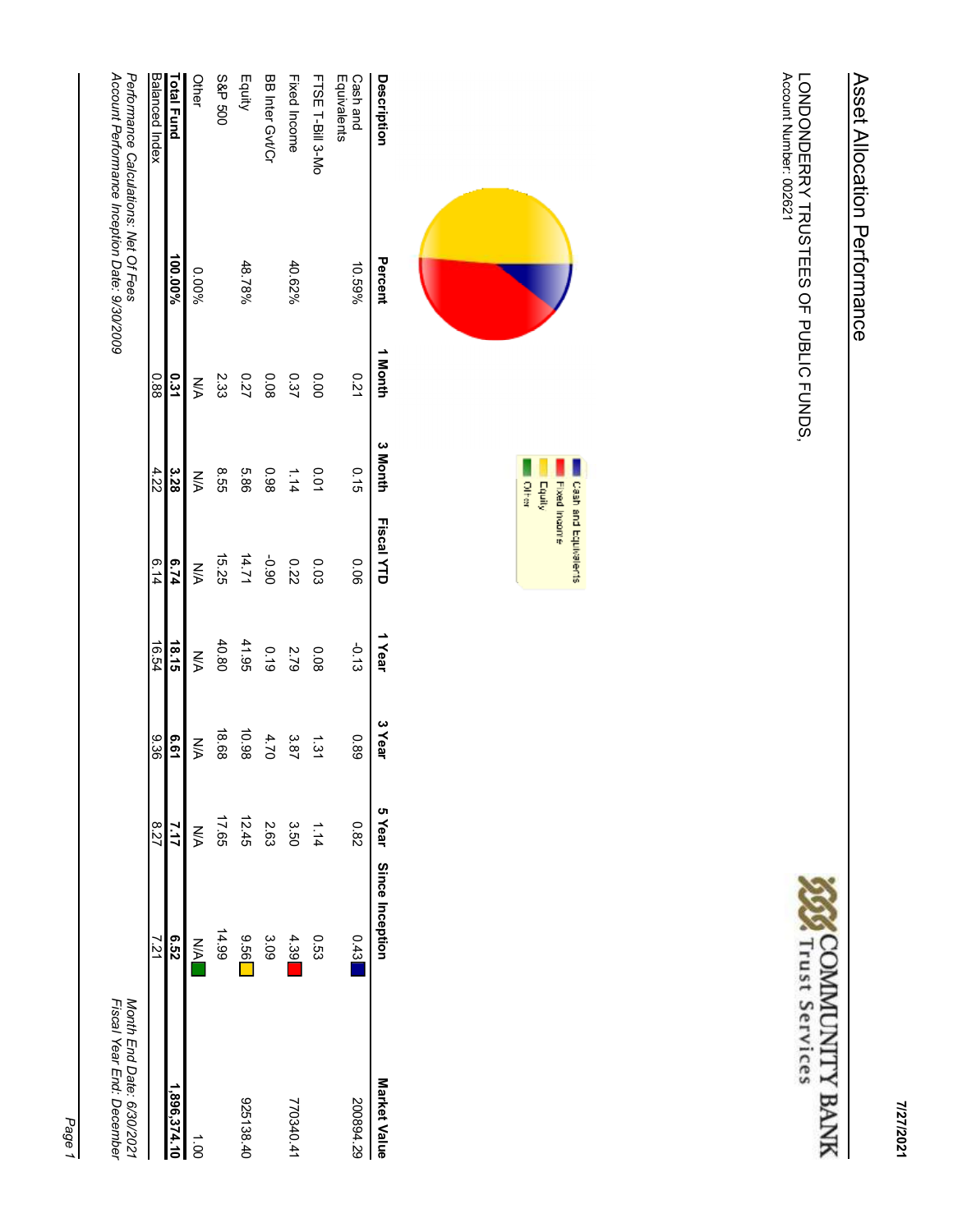# **COMMUNITY BANK NA** 2 Page of *COMMUNITY BANK NA*

Page 1 of 2

| CUSIP      | Security Name                                | Shares / Par  | Investment | <b>Unit Price</b>                            | Market Value            | Price Date |
|------------|----------------------------------------------|---------------|------------|----------------------------------------------|-------------------------|------------|
| 02007GGT4  | ALLY BANK CD<br>3.100% 12/28/21              | 25,000.0000   | 25,000.00  | 101.533                                      | 25,383.25               | 06/30/2021 |
| 02007GMC4  | ALLY BANK CD<br>1.900% 10/03/22              | 25,000.0000   | 25,000.00  | 102.237                                      | 25,559.25               | 06/30/2021 |
| 025076209  | AMERICAN CENTURY EQUITY INC INSTL            | 5,903.1880    | 50,000.00  | 9.84                                         | 58,087.37               | 06/30/2021 |
| 06828M876  | BARON ENERGING WARKETS INSTL                 | 2,627.4300    | 50,000.00  | 19.95                                        |                         | 06/30/2021 |
| 231001991  | CBNA DAILY TRUST SWEEP INC                   | 170,117.4000  | 170,117.40 |                                              | 52,417.23<br>170,117.40 | 06/30/202  |
| 23100199P  | CBNA DAILY TRUST SWEEP PR                    | 30,124.7500   | 30,124.75  | $\begin{array}{c}\n1 \\ 1 \\ 0\n\end{array}$ | 30,124.75               | 06/30/2021 |
| 233203827  | DFA US LARGE CAP VALUE                       | 2,961.4690    | 100,000.00 |                                              |                         | 06/30/202  |
| 3130A3GE8  | FEDERAL HOME LOAN BANKS<br>2.750% 12/13/24   | 25,000.0000   | 24,850.00  | 44.94<br>107.391                             | 133,088.42<br>26,847.75 | 06/30/2021 |
| 313378XX4  | FEDERAL HOME LOAN BANKS<br>2.600% 03/04/22   | 25,000.0000   | 24,976.25  | 101.669                                      | 25,417.25               | 06/30/2021 |
| 38148P3N5  | GOLDMAN SACHS BANK<br>3.300% 12/27/22        | 25,000.0000   | 25,000.00  | 104.705                                      |                         | 06/30/2021 |
| 38148P3T2  | GOLDMAN SACHS BANK<br>3.500% 01/02/24        | 25,000.0000   | 25,000.00  |                                              | 26,176.25<br>27,015.75  | 06/30/202  |
| 464287457  | ISHARE S 1-3 YR HREASCRY BOND                | 0000.000      | 51,776.46  | 86.16                                        | 51,696.00               | 06/30/2021 |
| 464287473  | ISHARES RUSSELL MIDCAP VALUE                 | 1,000.000.000 | 85,024.00  | 114.98                                       | 114,980.00              | 06/30/2021 |
| 5434958840 | LOOMIS SAYLES BOND INSTL                     | 6,167.6080    | 91,319.70  | 13.75                                        | 84,804.61               | 06/30/2021 |
| 61690ULG3  | MORGAN STANLEY BANK NA 1.850% 10/04/21       | 25,000.0000   | 25,000.00  | 100.48                                       | 25,120.00               | 06/30/202  |
| 64972ELN7  | NY NYC HDC<br>2.120% 05/01/23                | 50,000.0000   | 50,000.00  |                                              | 51,558.00               | 06/30/2021 |
| 709235G66  | PA PENNSYLVANIA STATE UNIV 2.650% 09/01/28   | 25,000.0000   | 25,000.00  | 106.88                                       | 26,720.00               | 06/30/2021 |
| 742935489  | OSTERWEIS STRATEGIC INCOME                   | 7,411.1340    | 87,158.19  |                                              |                         | 06/30/202  |
| 76222FDJ4  | RI INFRASTRUCTURE BANK REV 2.700% 10/01/28   | 25,000.0000   | 25,000.00  | 11.57<br>108.295                             | 85,746.82<br>27,073.75  | 06/30/2021 |
| 9128284D9  | UNITED STATES TREASURY NOTE 2.500% 03/31/23  | 25,000.0000   | 24,940.00  | 103.984                                      | 25,996.00               | 06/30/2021 |
| 912828ZF0  | UNITED STATES TREASURY NOTE 0.500% 03/31/25  | 25,000.0000   | 24,937.50  |                                              | 24,881.75               | 06/30/2021 |
| A66100126  | TOWN OF LONDONDERRY LOAN 2.000% 10/16/2022   | 1.0000        | 000        | 00100<br>725.00                              | 0.00                    |            |
| 818606126  | VANGUARD TOTAL INTL STOCK INDEX FD ADM       | 1,827.9290    | 44,878.38  |                                              |                         | 06/30/2021 |
| 271937603  | VANGUARD TOTAL BOND MKT INDEX FD ADM         | 9,329.1890    | 101,274.07 | 35.24                                        | 64,416.22<br>105,513.13 | 06/30/202  |
| 922031836  | VANGUARD SHORT TERM<br>INVESTMENT GRADE ADM  | 9,353.5150    | 99,974.23  | 10.96                                        | 102,514.52              | 06/30/2021 |
| 122042841  | VANGUARD EMERGING MARKETS<br>STOCK INDERGING | 1,466.5570    | 45,871.98  | 45.10                                        | 66,141.72               | 06/30/202  |
| 099806276  | VANGUARD GROVLH INDEX TD ADS                 | 492.6630      | 21,862.57  | 147.48                                       | 72,657.94               | 06/30/2021 |

# For the Account ۹ **CEMETERY FUND** Report Date: *LONDONDERRY TRUSTEES OF PUBLIC FUNDS, 07/26/2021 CEMETERY FUND*

Account Number: *52 00 2621 0 LA*

*Reconstruct*

*Account*

*Holdings*

*As*

*Of*

*06/30/2021*

*07/27/2021 12:20 PM* Previous Close Date: